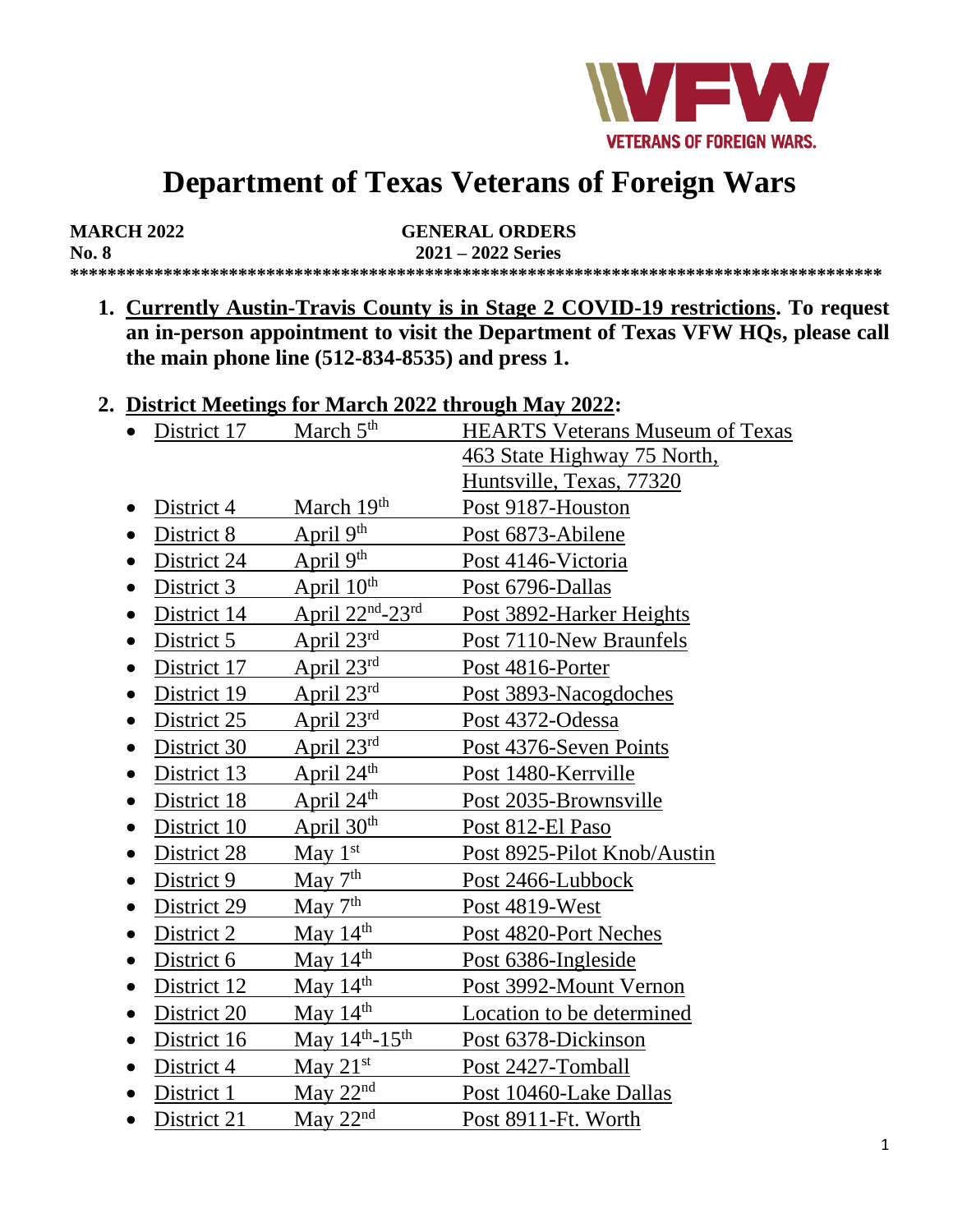**3. District Commanders:** If you are going to cancel a District meeting, please notify not only your Posts respectively but also the State Adjutant, Lupita Perez, as soon as possible so that the Department Representative can be notified.

### **4. Candidates for Department Office 2022-2023:**

State Commander, Lynn Toomer, Post 10429, Benbrook, D-21 State Senior Vice Commander, Larry Sanders, Post 10241, Lytle, D-20 State Junior Vice Commander, Anson Booker, Post 3892, Harker Heights, D-14 State Junior Vice Commander, Andrew Camplen, Post 688, Boerne, D-13 State Junior Vice Commander, Larry Levy, Post 5873, New Boston, D-12 State Junior Vice Commander, Robert Martinez, Jr., Post 2059, Kirby, D-20 State Junior Vice Commander, Jack Mageluzzo, Jr., Post 4403, Port Lavaca, D-24 State Quartermaster, Ben Lowrance, Post 1475, Amarillo, D-9 State Quartermaster, William "Bill" E. Smith, Post 8541, San Antonio, D-20 State Chaplain, Timothy Anderson, Post 3894, Waxahachie, D-30 State Chaplain, Michael "Foy" Day, Post 4692, Bryan, D-17 State Judge Advocate, Keith King, Post 3278, Brownwood, D-8 State Judge Advocate, Larry Velasquez, Post 8932, Corpus Christi, D-6 State Surgeon, Gerard P. "Jerry" Greene, Post 6796, Dallas, D-3 State Surgeon, Randall Johnston, Post 4376, Seven Points, D-30 National Council Member, Inge Conley, Post 12075, Humble, D-4 National Council Member, Keith King, Post 3278, Brownwood, D-8

## **5. State Commander Macey's Homecoming**:

The State Commander's Homecoming will be held in Porter, Texas, on March 24-26, 2022. Click on the link below:

<https://www.texasvfw.org/2022-state-commander-s-homecoming>

Registration is now open with registration fee of \$40.00 per person. Deadline to register is March 15, 2022. Golf Tournament Form, Event Agenda are now available. **The hotel room block is currently closed as of March 4th .**

**6. Post Nominations/Election of Officers:** In accordance with Section 217 of the Manual Procedure, nominations of Post Officers shall be open in March and election of Officers shall be concluded in April or May.

**NOTE:** Post election reports should be filed shortly after the final nomination and Election of Officers at the April or May District meetings. Posts should use the Online Membership System (OMS) on the National VFW website. For those Posts who cannot complete the election report in OMS, please forward it to the Department of Texas VFW Headquarters.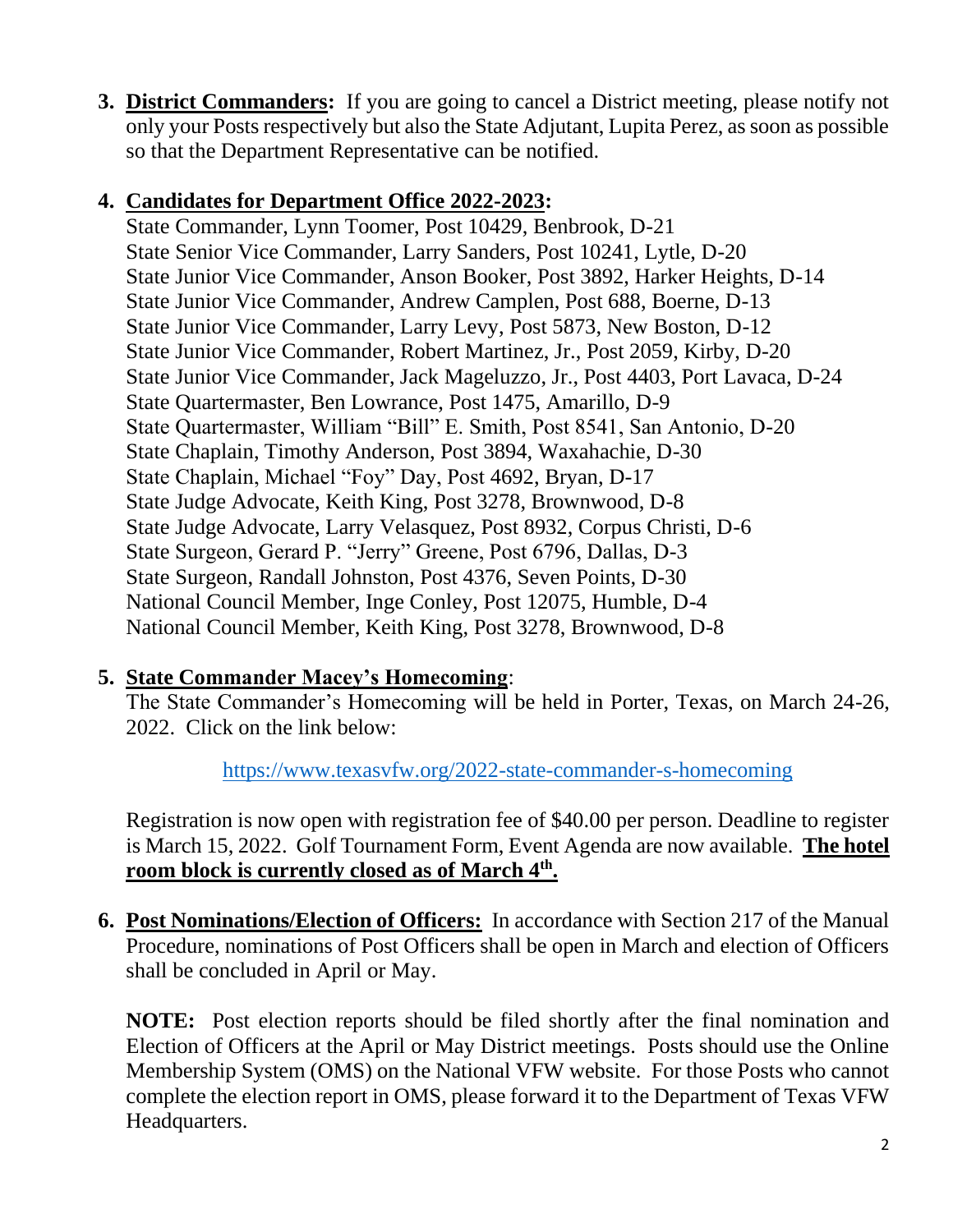**7. 102nd Annual State Convention-Department of Texas VFW:** The Annual State Convention is scheduled for June 15-19, 2022, in Durant, Oklahoma, at the Choctaw Conference Center. You can go to the link below and book your hotel reservations at the Choctaw Casino Resort.

<https://www.texasvfw.org/general-8>

**8. National Vietnam War Veterans Day:** National Vietnam War Veterans Day, March 29, is a day to thank and honor our nation's Vietnam veterans and their families for their service and sacrifice and to remember those still listed as missing in action.

On this day, we honor the millions of servicemen and women who served in Vietnam. We recognize those who became prisoners of war; and commemorate the more than 58,000 who paid the ultimate sacrifice and the more than 1,600 who are still missing in action.

To honor the over half a million Texans who served in Vietnam, a special Texas Limited Edition Vietnam War commemorative book *A Time to Honor: Stories of Service, Duty, and Sacrifice* is available to them, compliments of Governor Greg Abbott.

Whether you served during Vietnam or had a family member who did, this book honors that service. To receive the book, send your request to the Texas Veterans Commission [comm@tvc.texas.gov.](mailto:comm@tvc.texas.gov)

- **9. Attention Post Commanders:** You need to ensure that your Post is represented at all District meetings which is part of your duties as a Post Commander. Choose a Post officer to represent your Post at District meetings if you are unable to attend. Failure to fulfill your responsibilities will have consequences.
- **10.District Election Packets:** The District Election Packets for all the incoming District Commanders will be emailed to the incoming District Commanders prior to their District meetings in April and May. It is very important that all incoming District Commanders fill out and return the forms to the Department of Texas VFW Headquarters as soon as elections are completed.
- **11.Closing Comments:** We will continue to work on "War for Membership." It is our biggest hope for our future. If we truly believe that "No One Does More for Veterans" we must have members. Contact Eddie Terry, State Membership Chair, for assistance via email: [eddie.l.terry@gmail.com.](mailto:eddie.l.terry@gmail.com)